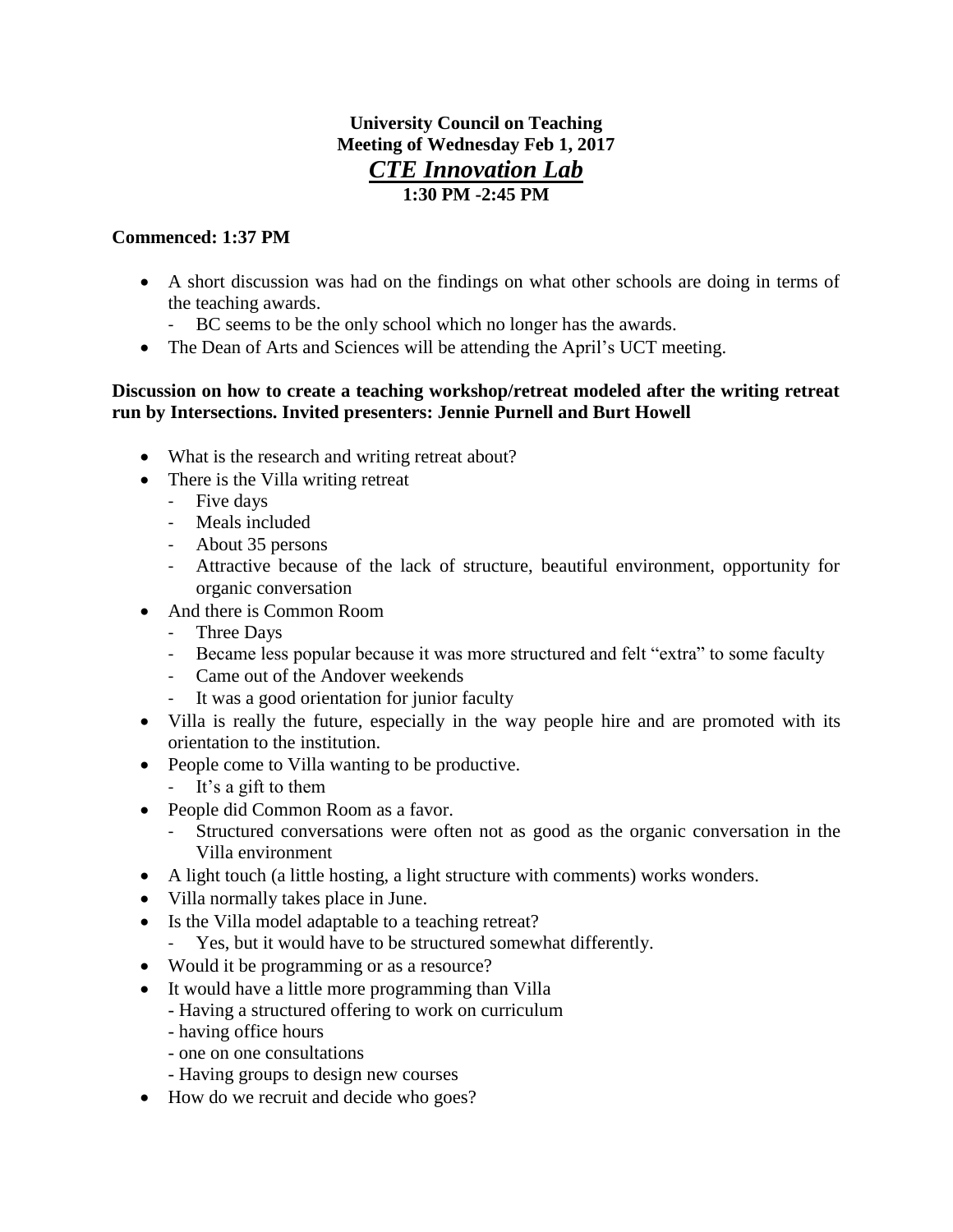- How do we get people to apply?
	- One suggestion-Invite teams from different departments or anyone who wants to work on a course
- It is tough to get people to come as people are always busy.
- More importantly, how do you keep it going?
	- You keep it going by not boxing it in with too many restrictions
	- You attract people to the retreat by the ethos of the retreat as well as the location of the retreat
- Characteristics of a good retreat location
	- Participants having their own bedroom and bathroom
	- Meals inclusive
	- Great environment regardless of the weather
	- A place where you can walk/ride
- What are the benefits of the retreat to teaching?
	- Time: Great for finishing unfinished work
	- Community: Great for meeting new people of varying backgrounds, ages, and specialties. Also, great for removing the isolation out of working on teaching and teaching related activities.
	- Joyful Exuberance: People are so grateful for the support given
	- Trust: After the retreat, there is revived or strengthened trust in BC management where there seems to have been a lack of amongst junior faculty
- We have been thinking about rewarding teaching and the retreat could in fact be a reward.
- How do we make this happen?
- We need to decide on what we expect to achieve and what structure we wish to employ.
- Tentative start of program in June 2018.
- Intersections would be willing be co-sponsors by funding a third of the program but they cannot run it.
- The program could become a signature program of the CTE.
- There needs to be an element of diversity amongst the participants in the retreat.
- To start the program, we need to create a proposal for the Provost and the Deans in order to get their support.
- The proposal should include achievable goals for the pilot.
- What is the cost per person?
	- E.g, Villa is \$1300 for four nights and five days
- The retreat should be as open as possible (more restrictions, less people)
- Right after commencement would be a good time for the retreat.
- When planning the number of participants, does starting small make sense?
	- Numbers matter a lot but teaching may be different so it will have to be experimented with.
- Should we have office hours or structure?
	- Both but still maintaining freedom
	- There could be optional scheduled sessions
	- There could be groups for certain professional issues and questions